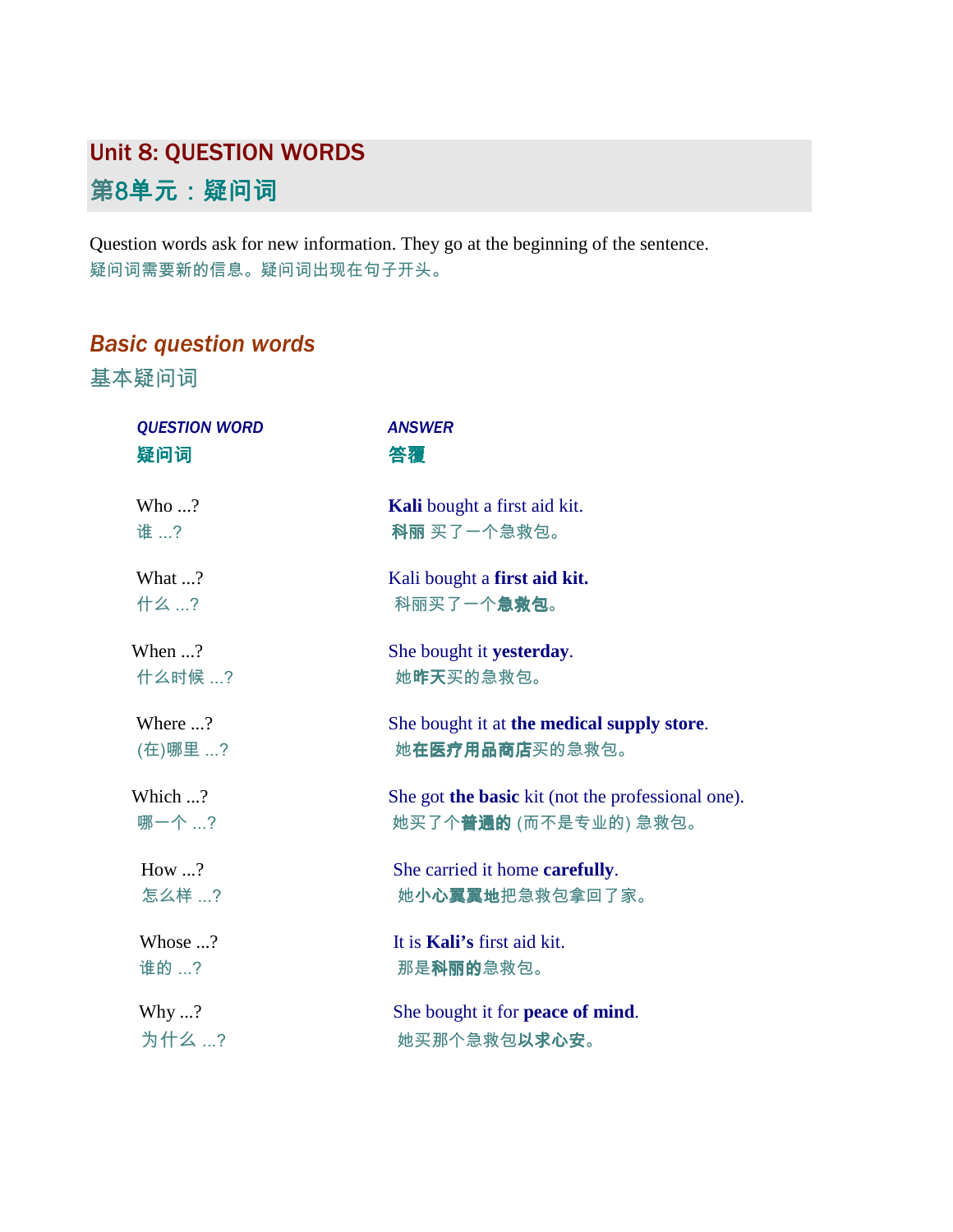NOTICE: Instead of **why**, we can say: **What** did she buy it **for**? 注意: 当我们问"她为什么要买急救包?"时,我们可以不用句式

**Why** did she buy it? 而用 **What** did she buy it **for**?

## *How + word*

疑问词+其他词

| How big $\ldots$ ?       | The first aid kit was quite small.                       |
|--------------------------|----------------------------------------------------------|
| 多大 ?                     | 那个急救包 <b>很小</b> 。                                        |
| How small ?              | The first aid kit was <b>quite</b> small.                |
| 多小 ?                     | 那个急救包 <b>很小</b> 。                                        |
| How much ?               | The kit cost thirty dollars.                             |
| 多少钱 ?                    | 那个急救包花了三 <b>十加元</b> 。                                    |
| How many dollars ?       | The kit cost <b>thirty</b> dollars.                      |
| 多少钱 ?                    | 那个急救包花了三 <b>十加元</b> 。                                    |
| How long $\ldots$ (for)? | She saved to buy it for two weeks.                       |
| 多长时间 ?                   | 她省了两周 的钱才买了那个急救包。                                        |
| How far $\ldots$ ?       | It's <b>five kilometres</b> to the medical supply store. |
| 多远(距离) ?                 | 到那家医疗用品商店得走 <b>五公里路</b> 。                                |
| How often ?              | Kali goes there three times a year.                      |
| 多久一次 ?                   | 科丽一年去那儿三次。                                               |